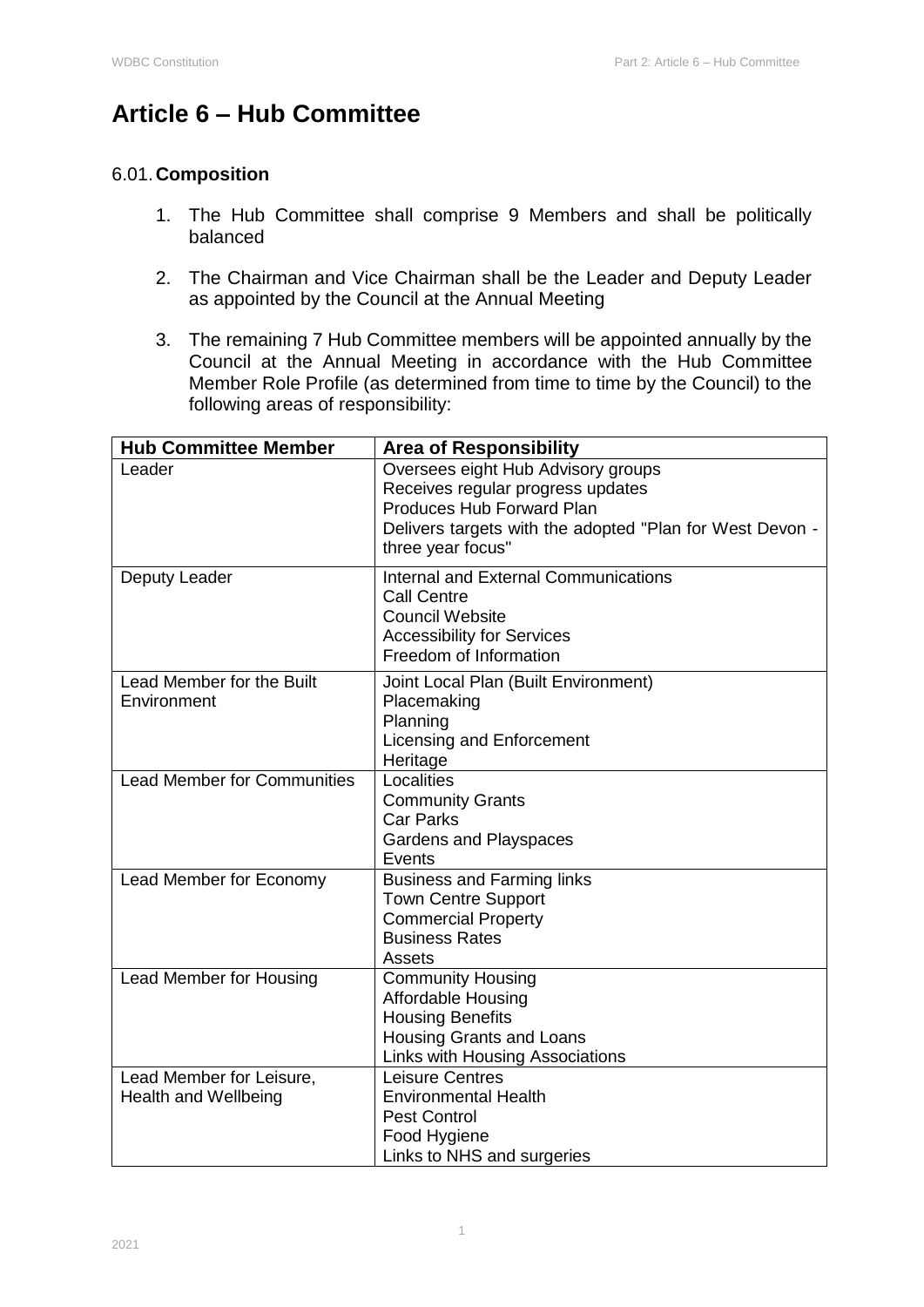| Lead Member for the Natural   | <b>Climate Change and Biodiversity</b> |
|-------------------------------|----------------------------------------|
| Environment                   | <b>Active Travel</b>                   |
|                               | Trees                                  |
|                               | Joint Local Plan (Natural Environment) |
|                               | Links with National Park and AONB      |
|                               | Fly tipping                            |
| Lead Member for Resources and | <b>Council Tax</b>                     |
| Performance                   | <b>Internal Audit</b>                  |
|                               | <b>GDPR</b>                            |
|                               | Commissioning                          |
|                               | <b>IT Systems</b>                      |

- 4. **Substitution** (see Council Procedure Rule 10) is not permitted for the Hub **Committee**
- 5. The **Quorum** for the Hub Committee shall be four for the duration of the meeting.
- 6. The Hub Committee will usually have 8 meetings per year.

### 6.02 **Speaking and Voting**

All Borough Councillors can attend and speak, subject to prior notification being given to the Chairman of the Hub Committee (or the Vice Chairman if s/he is chairing). Only Hub Committee Members may vote.

#### 6.03 **Public Forum Procedures**

- 1. Members of the public may speak only to ask questions at the start of the Hub Committee meeting (during the 15 minute public question time) provided that the question(s) has been submitted and received in writing by the Democratic Services Manager by 5 pm on the Thursday before the meeting and in accordance with any guidance currently in place. The ability to ask a supplementary question based on the answer received to a question will be granted at the discretion of the Chairman.
- 2. Questions should:
	- Be related to something over which the Council has some control and is suitable to be considered (as determined by the Head of Paid Service)
	- Not normally be longer than 50 words in length
	- Not relate to specific planning, licensing or standards matters
- 3. Once presented to a meeting of the Hub Committee, questions cannot be resubmitted to the Hub Committee or to any other Council body within six months.